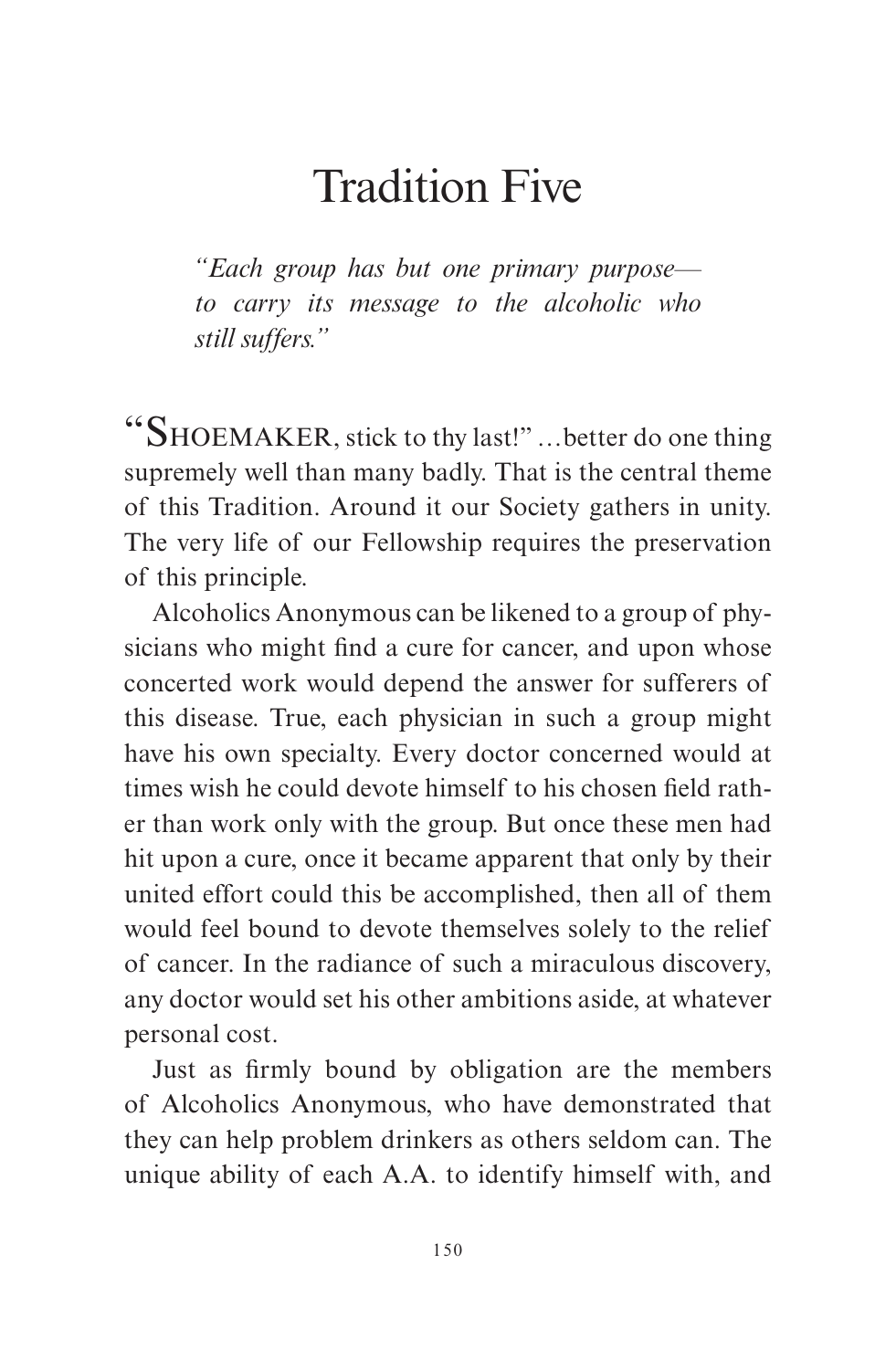bring recovery to, the newcomer in no way depends upon his learning, eloquence, or on any special individual skills. The only thing that matters is that he is an alcoholic who has found a key to sobriety. These legacies of suffering and of recovery are easily passed among alcoholics, one to the other. This is our gift from God, and its bestowal upon others like us is the one aim that today animates A.A.'s all around the globe.

There is another reason for this singleness of purpose. It is the great paradox of A.A. that we know we can seldom keep the precious gift of sobriety unless we give it away. If a group of doctors possessed a cancer cure, they might be conscience-stricken if they failed their mission through self-seeking. Yet such a failure wouldn't jeopardize their personal survival. For us, if we neglect those who are still sick, there is unremitting danger to our own lives and sanity. Under these compulsions of self-preservation, duty, and love, it is not strange that our Society has concluded that it has but one high mission—to carry the A.A. message to those who don't know there's a way out.

Highlighting the wisdom of A.A.'s single purpose, a member tells this story:

"Restless one day, I felt I'd better do some Twelfth Step work. Maybe I should take out some insurance against a slip. But first I'd have to find a drunk to work on.

"So I hopped the subway to Towns Hospital, where I asked Dr. Silkworth if he had a prospect. 'Nothing too promising,' the little doc said. 'There's just one chap on the third floor who might be a possibility. But he's an awfully tough Irishman. I never saw a man so obstinate. He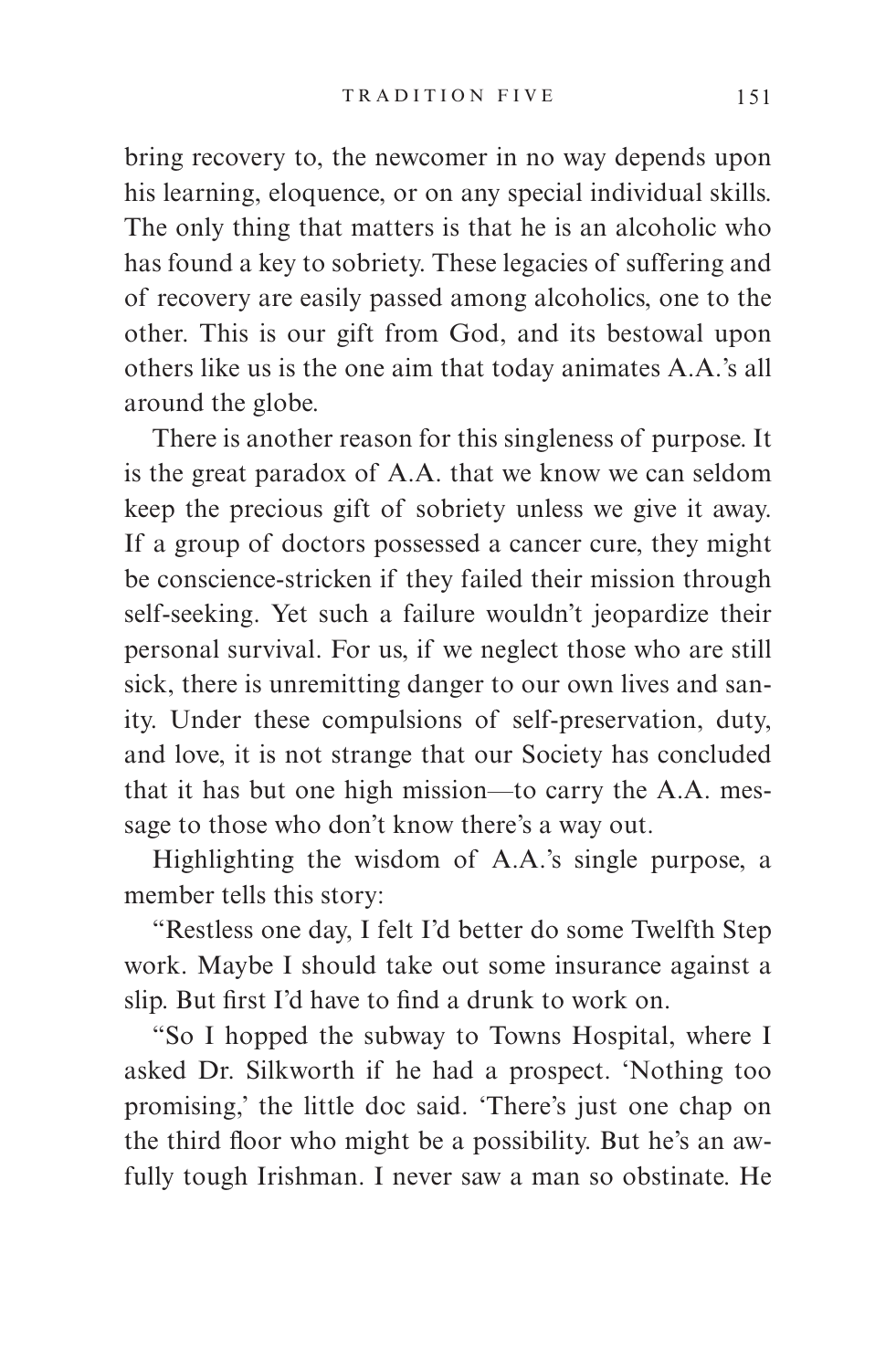shouts that if his partner would treat him better, and his wife would leave him alone, he'd soon solve his alcohol problem. He's had a bad case of D.T.'s, he's pretty foggy, and he's very suspicious of everybody. Doesn't sound too good, does it? But working with him may do something for you, so why don't you have a go at it?'

"I was soon sitting beside a big hulk of a man. Decidedly unfriendly, he stared at me out of eyes which were slits in his red and swollen face. I had to agree with the doctor—he certainly didn't look good. But I told him my own story. I explained what a wonderful Fellowship we had, how well we understood each other. I bore down hard on the hopelessness of the drunk's dilemma. I insisted that few drunks could ever get well on their own steam, but that in our groups we could do together what we could not do separately. He interrupted to scoff at this and asserted he'd fix his wife, his partner, and his alcoholism by himself. Sarcastically he asked, 'How much does your scheme cost?'

"I was thankful I could tell him, 'Nothing at all.'

"His next question: 'What are *you* getting out of it?'

"Of course, my answer was 'My own sobriety and a mighty happy life.'

"Still dubious, he demanded, 'Do you really mean the only reason you are here is to try and help me and to help yourself?'

"'Yes,' I said. 'That's absolutely all there is to it. There's no angle.'

"Then, hesitantly, I ventured to talk about the spiritual side of our program. What a freeze that drunk gave me! I'd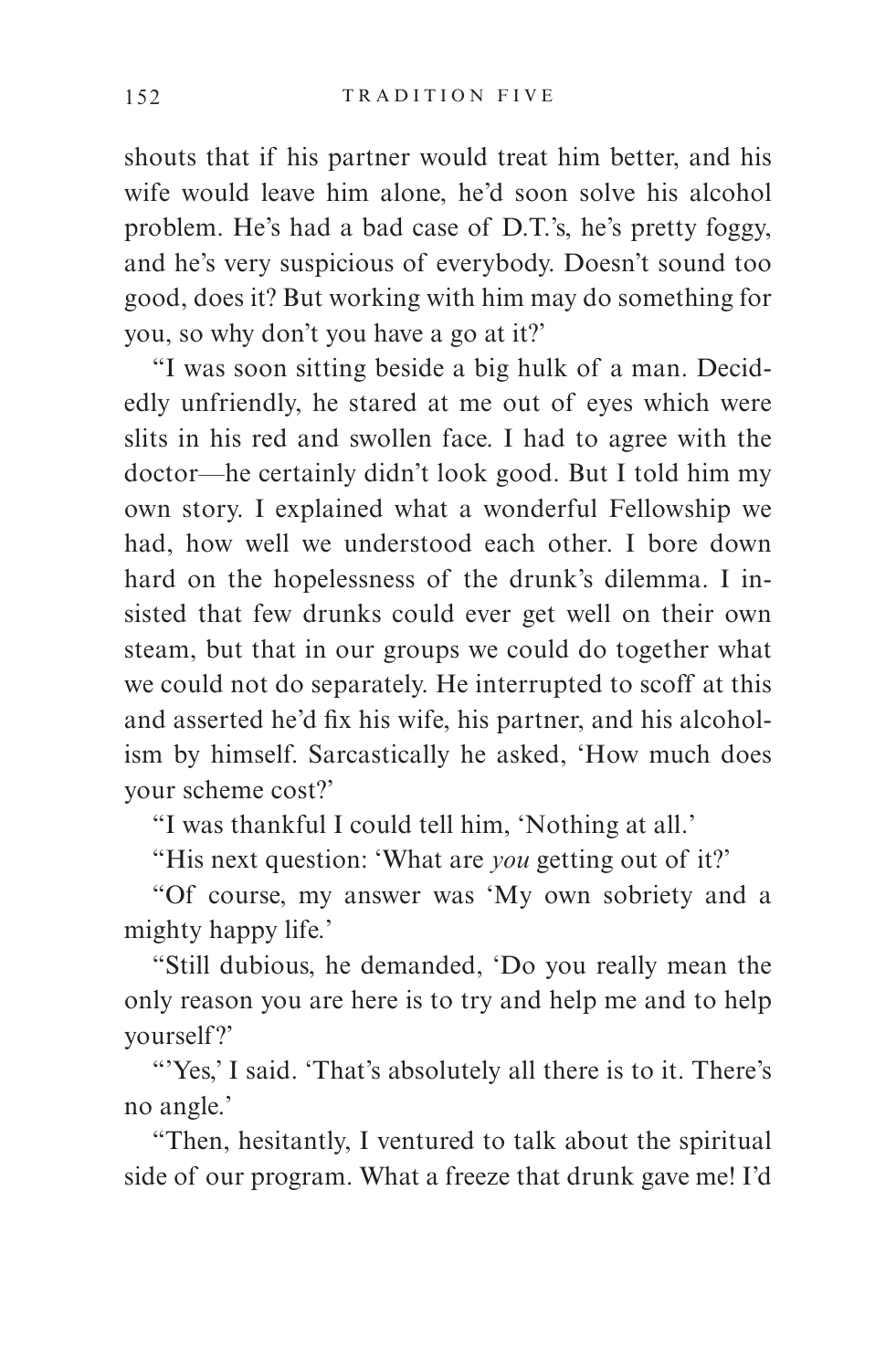no sooner got the word 'spiritual' out of my mouth than he pounced. 'Oh!' he said. 'Now I get it! You're proselyting for some damn religious sect or other. Where do you get that "no angle" stuff? I belong to a great church that means everything to me. You've got a nerve to come in here talking religion!'

"Thank heaven I came up with the right answer for that one. It was based foursquare on the single purpose of A.A. 'You have faith,' I said. 'Perhaps far deeper faith than mine. No doubt you're better taught in religious matters than I. So I can't tell you anything about religion. I don't even want to try. I'll bet, too, that you could give me a letter-perfect definition of humility. But from what you've told me about yourself and your problems and how you propose to lick them, I think I know what's wrong.'

"'Okay,' he said. 'Give me the business.'

"'Well,' said I, 'I think you're just a conceited Irishman who thinks he can run the whole show.'

"This really rocked him. But as he calmed down, he began to listen while I tried to show him that humility was the main key to sobriety. Finally, he saw that I wasn't attempting to change his religious views, that I wanted him to find the grace in his own religion that would aid his recovery. From there on we got along fine.

"Now," concludes the oldtimer, "suppose I'd been obliged to talk to this man on religious grounds? Suppose my answer had to be that A.A. needed a lot of money; that A.A. went in for education, hospitals, and rehabilitation? Suppose I'd suggested that I'd take a hand in his domestic